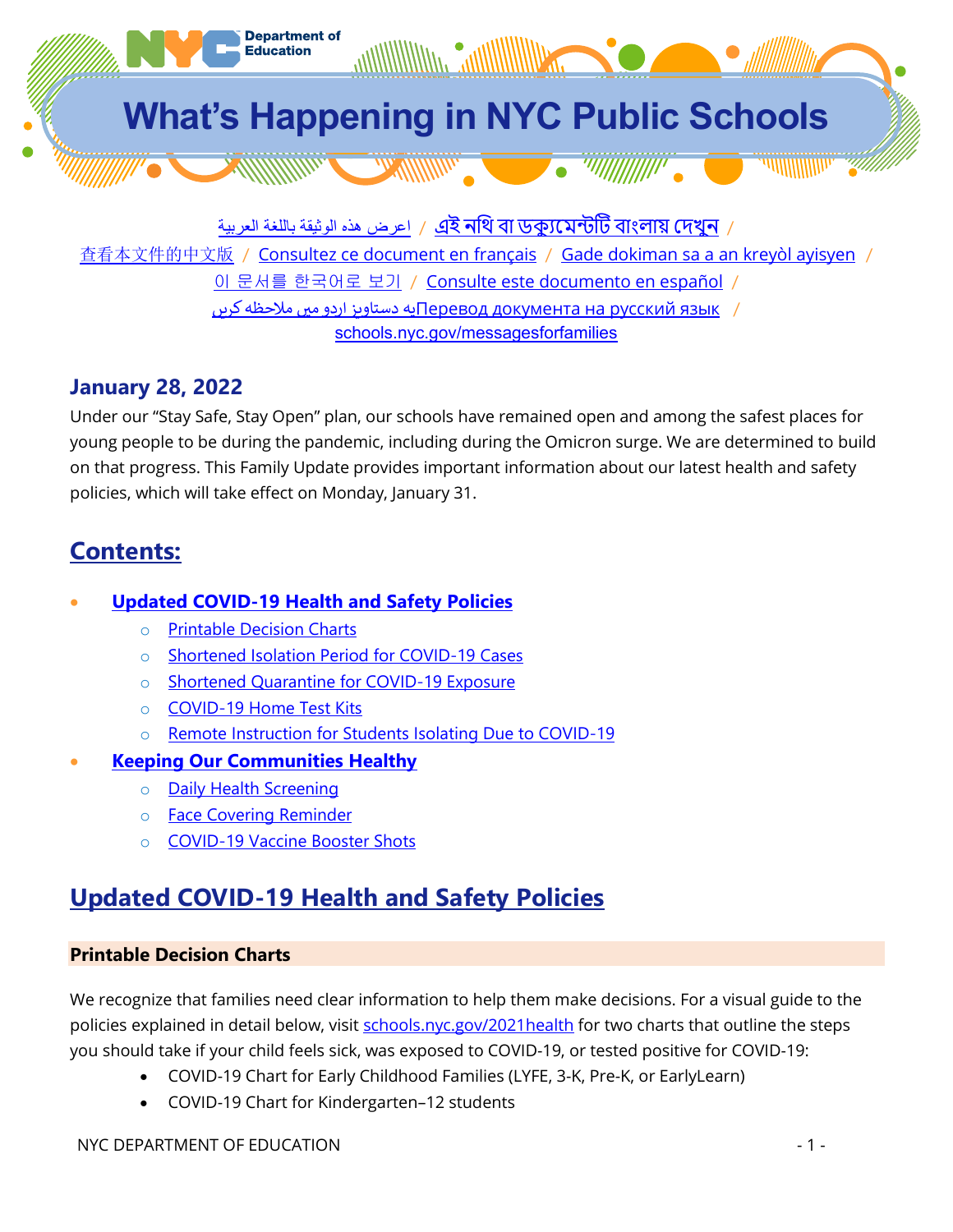#### <span id="page-1-0"></span>**Shortened Isolation Period for COVID-19 Cases**

Based on Centers for Disease Control and Prevention (CDC) and New York State Department of Health (DOH) guidance, the New York City Department of Education (DOE) has shortened the isolation period for K-12 students with a positive COVID-19 test result **from 10 days to 5 days.** This means if your child tests positive for COVID-19 and is in kindergarten or higher, your child can return to school on Day 6 if they have no symptoms or their symptoms are improving, and they have been fever-free for 24 hours without the use of fever-reducing medication. Students returning from isolation on Day 6 must wear a well-fitting mask such as a KN95, KF94, or a cloth mask over a disposable surgical mask on Days 6–10.

Please be aware that any child (in any grade) who has completed their isolation period is NOT required to show proof of a negative test result before being allowed to return to school.

#### <span id="page-1-1"></span>**Shortened Quarantine for COVID-19 Exposure**

The CDC and DOH also shortened the quarantine period for students exposed to COVID-19. Students in grades kindergarten or higher will continue to use home test kits to stay in school after an in-school exposure. If your child is NOT fully vaccinated and was exposed to COVID-19 outside of a school setting, your child must quarantine for at least 5 days; this is reduced from 10 days. If your child is fully vaccinated and was exposed outside of school, your child can continue to attend school so long as they do not have any symptoms. All students are required to wear masks while on school grounds, and students returning from isolation or quarantine on Day 6 must wear a well-fitting mask such as a KN95, KF94, or a cloth mask over a disposable surgical mask on Days 6–10.

**Children who are at least 2 years old in LYFE, 3K, and Pre-K** classrooms only need to quarantine for 5 days if they are symptom-free, able to wear a well-fitting mask through Day 10, and have a negative COVID-19 test from a health care provider on Day 5 OR two negative home test results from Day 4 and Day 5.

**Children under 2 years old in LYFE** classrooms must still quarantine for up to 10 days but can return to school on Day 8 if they are symptom-free AND have a negative COVID-19 test from a health care provider on Day 5 or later. Home tests are not considered valid for this age group unless administered at the direction of a health care provider.

Any child in a LYFE, 3-K, or Pre-K classroom that was exposed but does NOT get tested for COVID-19 can return after completing a 10-day quarantine.

For an unvaccinated student of any age who is exposed to COVID-19 in the home, if the COVID-positive household member and student are staying in the same home, the student must continue to quarantine for at least 5 additional days after the household member's isolation period has ended.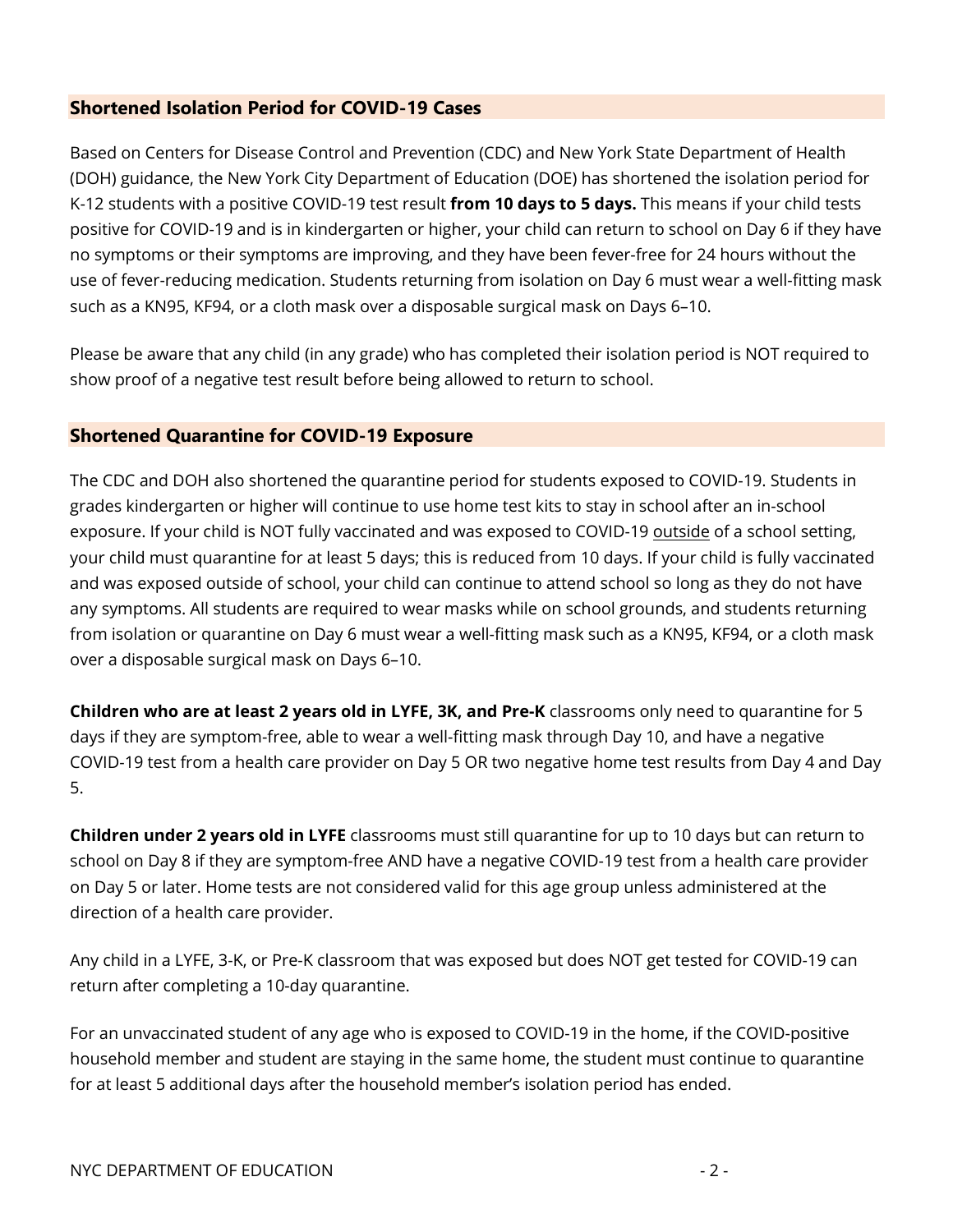Please note: if your child has recovered from COVID-19 in the last 90 days, they do not need to quarantine following an exposure and may continue to attend school unless they develop COVID-like symptoms.

#### <span id="page-2-0"></span>**COVID-19 Home Test Kits**

Children ages 2 and up who are exposed to COVD-19 at school will receive two tests. The test kits come with printed instructions that you should follow when administering the test. You can also watch videos in multiple languages on how to use your test kit at [schools.nyc.gov/HomeRapidTestKits.](https://www.schools.nyc.gov/HomeRapidTestKits)

Please note: if your child has recovered from COVID-19 in the last 90 days, they will not receive a test kit and may continue to attend school unless they develop COVID-like symptoms.

#### **Remote Instruction for Students Isolating Due to COVID-19**

Any student who tests positive for COVID-19 and is isolating at home is entitled to asynchronous remote instruction and access to office hours with a teacher based on availability. Your school will provide details about how children in those circumstances can access remote instruction and office hours.

## <span id="page-2-2"></span>**Keeping Our Communities Healthy**

#### <span id="page-2-3"></span>**Daily Health Screener**

Starting Monday, January 31, the daily health screening form will be revised to reflect new health policies and options for those recently recovered from COVID-19. Please continue to help your child complete the health screener every day before coming to school.

#### <span id="page-2-4"></span>**Face Covering Reminder**

The DOE's face covering policy continues to be in effect. All students over the age of two years old must wear a face covering when entering a DOE building unless they have a medical exemption. Face coverings must be worn both indoors and outdoors when on DOE grounds, regardless of COVID-19 vaccine status.

The Department of Health and Mental Hygiene (DOHMH) recommends that all individuals should consider wearing two masks or a higher-grade mask, such as a KN95 or KF94. Using a cloth mask over a disposable mask improves the fit and adds additional protective layers.

#### <span id="page-2-5"></span><span id="page-2-1"></span>**COVID-19 Vaccine Booster Shots**

Students ages 12 and older who received their second Pfizer-BioNTech vaccine at least five months ago can now receive booster shots to further strengthen their immunity against COVID-19 and help safeguard